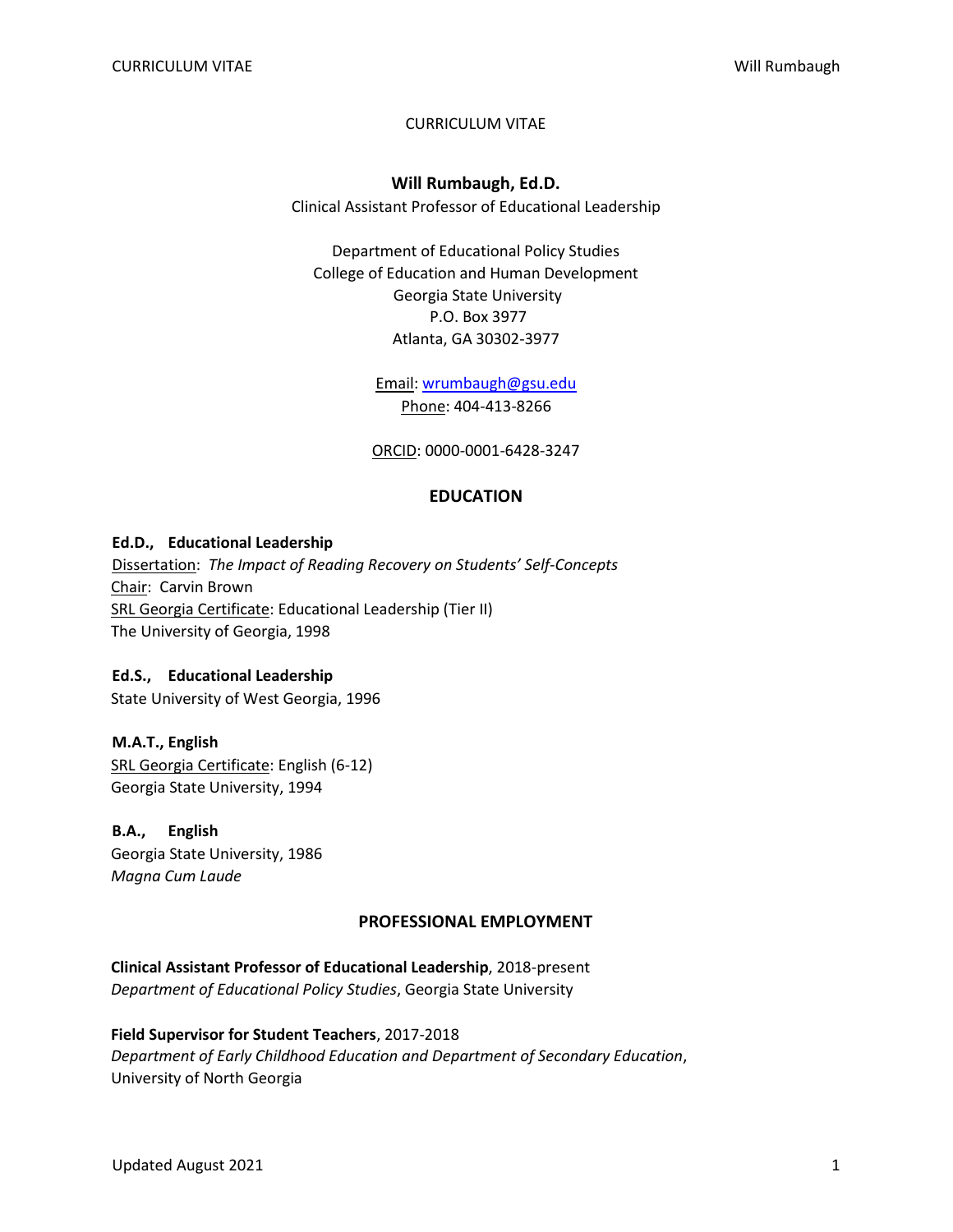**Performance Consultant,** 2017-present *Georgia Leadership Institute for School Improvement (GLISI)*

**Director for School and District Effectiveness**, 2014-2017 *Office of School Improvement*, Georgia Department of Education

**Area Superintendent**, 2010-2014 *Tri-Cities, Roswell, and Johns Creek*, Fulton County School System

**Part-Time Instructor**, 2010-2012 *Department of Educational Leadership*, University of North Georgia

**Assistant Superintendent**, 2008-2010 *Curriculum and Instruction*, Lumpkin County School System

**Part-Time Instructor**, 2008; 2010-2014 *Department of Educational Leadership and Department of Secondary and Middle Grades Education*, Kennesaw State University

**Principal**, 2007-2008 *Pitner Elementary School*, Cobb County School District

**Curriculum Director**, 2004-2007 *PK-12*, Cobb County School District

**Language Arts Supervisor**, 2003-2004 *9-12*, Cobb County School District

**Principal**, 2001-2003 *Mableton Elementary School*, Cobb County School District

**Assessment Specialist**, 2000-2001 *Office of Assessment and Accountability*, Georgia Department of Education

**Language Arts and Media Supervisor**, 1998-2000 *PK-12*, Douglas County School System

**Assistant Principal**, 1996-1998 *Bryant Elementary School*, Cobb County School District

**Assistant Principal and Athletic Director**, 1993-1996 *Pebblebrook High School*, Cobb County School District

**Summer School Assistant Principal**, 1992 and 1993 *Sprayberry High School and Walton High School*, Cobb County School District

Updated August 2021 2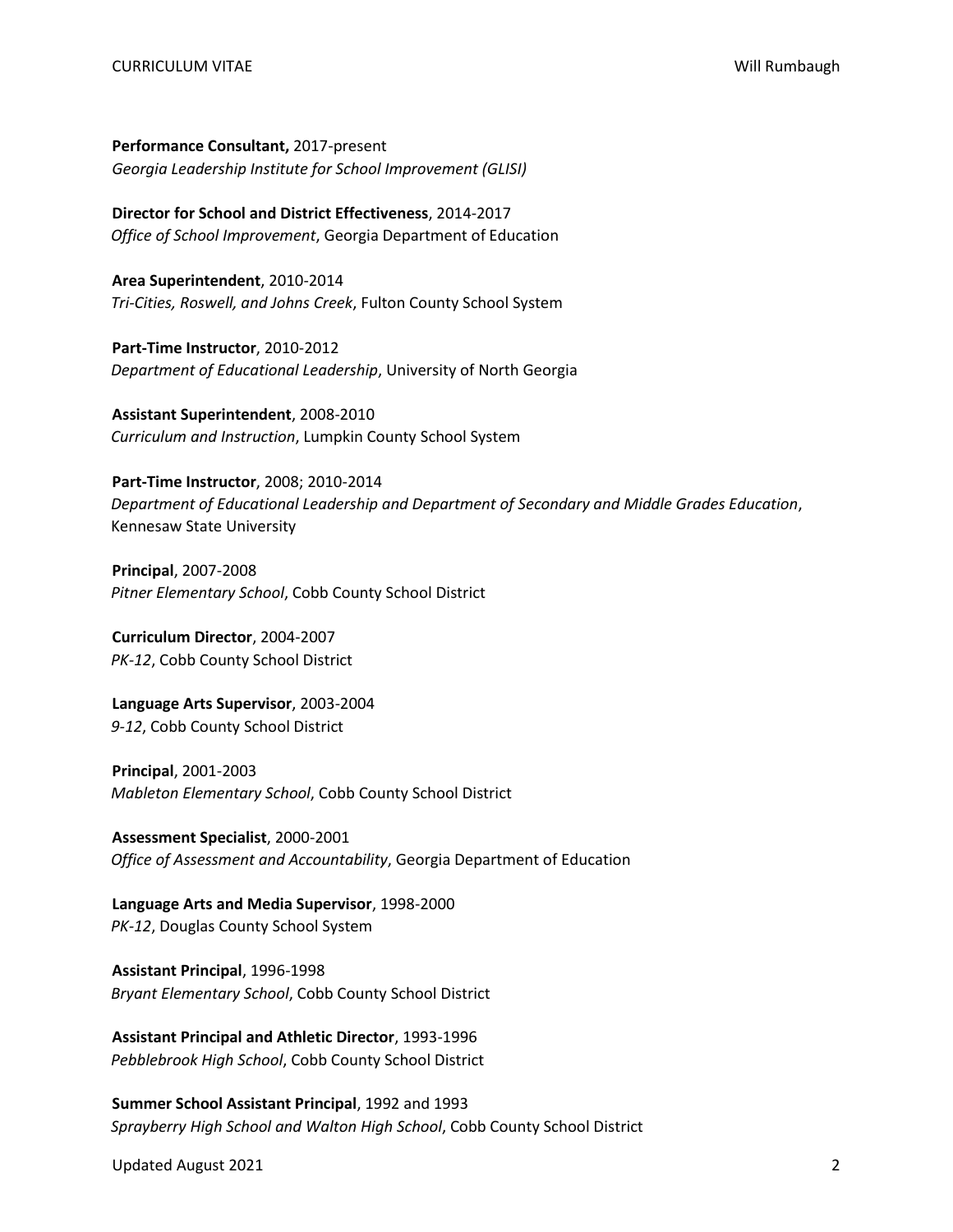**English Teacher**, 1987-1993 *Walton High School*, Cobb County School District

#### **RESEARCH AND SCHOLARLY ACTIVITIES**

#### *Scholarly Writings*

#### *Published Articles*

- 3. **Rumbaugh, W.** (2002). Teacher supervision: Lessons from Reading Recovery. *Streamlined Seminar (A Publication of NAESP), 20* (3), 1-2. 2.
- 2. **Rumbaugh, W.,** & Brown, C. (2000). The impact of Reading Recovery participation on students' self-concepts. *Reading Psychology, 21* (1), 13-30.
- 1. **Rumbaugh, W.** (2000). The rhythm of American literature: A multi-sensory approach. *American Secondary Education, 28* (4), 33-38.

#### *Presentations at Professional Meetings*

#### *International and National*

- 8. **Rumbaugh, W.** (2021). Educational Leadership Uganda. Three-day Seminar at *Africa Renewal Instructional Leadership* Conference, Ggaba, Uganda.
- 7. Brezicha, K., Mahfouz, J., & **Rumbaugh, W.** (2019). Expanded understandings of ethical leadership: Defining and distinguishing educational leaders' values and beliefs. Paper session at *Consortium for the Study of Leadership and Ethics in Education* Annual Conference, New Orleans, LA.
- 6. **Rumbaugh, W.** (2018). Educational Leadership Uganda. Three-day Seminar at *Africa Renewal Instructional Leadership* Conference, Ggaba, Uganda.
- 5. Gay, D., & **Rumbaugh, W.** (2016). ESSA: Equity in developing and implementing coherent state and local systems. Special interest session at *Dreams and Abilities: CASE & NASDE Working Together* Conference, Milwaukee, WI.
- 4. **Rumbaugh, W.** (2016). SEA involvement in equitable access in school improvement efforts. Plenary session at *Talent for Turnaround: Support for Systemic Change* Conference, Houston, TX.
- 3. **Rumbaugh, W.** (2016). Implementing effective SEA practices. Plenary session at the *Change Accelerator Invitational* Forum (WestED), San Francisco, CA.
- 2. **Rumbaugh, W.** (2006). Performance-based classrooms. Presentation at *Fulbright Exchange* Conference, Bratislava, Slovakia.
- 1. **Rumbaugh, W.** (2002). Mutual benefits: A partnership between a university and diverse elementary schools. Presentation at *Sino-American Education Consortium* Conference, Kennesaw, GA.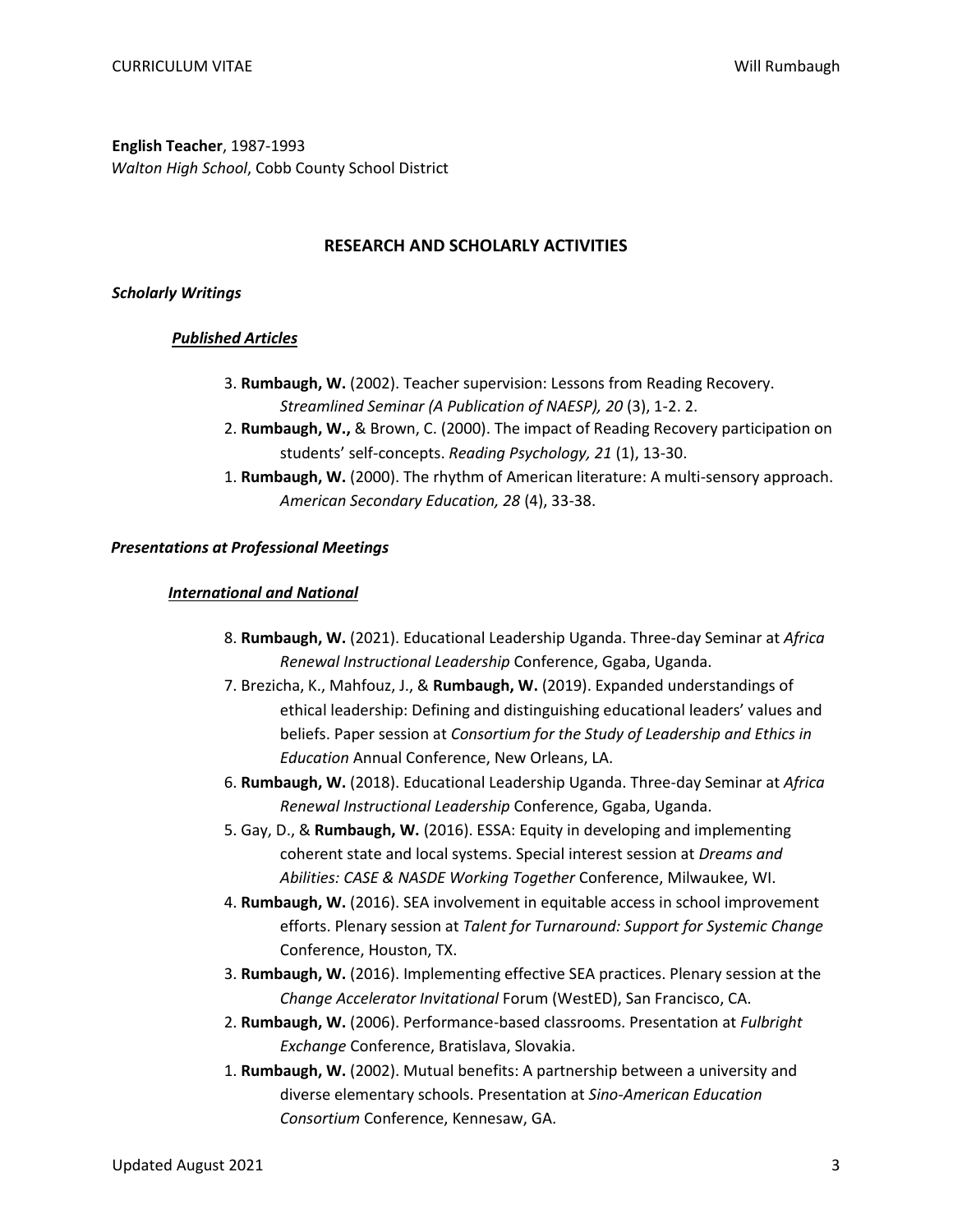### *Regional and Local*

- 7. **Rumbaugh, W.** (2017). Governance and leadership for school turnaround. General session at *Georgia School Boards Association* Summer Conference and Delegate Assembly, Savannah, GA.
- 6. Luck, P., & **Rumbaugh, W.** (2017). Georgia's systems of continuous improvement. Special interest session at *Georgia Association of Educational Leaders* Winter Conference, Athens, GA.
- 5. **Rumbaugh, W.** (2014). Leveraging challenges to improve leadership. Keynote at *Southern Regional Council on Educational Administration* Conference, Atlanta, GA.
- 4. **Rumbaugh, W.** (2012). ESOL in a high needs elementary school. Special interest session at *Education as a Human Right: A conversation* Conference (Carter Center), Atlanta, GA.
- 3. **Rumbaugh, W.** (2009). A framework for instructional leaders to guide a district's work. Special interest session at *Georgia Association of Curriculum & Instructional Curriculum Supervisors* Conference, Athens, GA.
- 2. **Rumbaugh, W.** (2000). Middle school reading panel. Panel presentation at *Georgia Association of Curriculum & Instructional Curriculum Supervisors* Conference, Athens, GA.
- 1. **Rumbaugh, W.** (2000). S.O.A.R.: Summer opportunities for academic reading. Presentation at *Southeast Regional International Reading Association* Conference, Savannah, GA.

#### *Awards and Grants*

#### *Funded Internal Awards*

| Center for Excellence in Teaching, Learning, and Online Education (CETLOE) Mini-Grant |           |
|---------------------------------------------------------------------------------------|-----------|
| \$3,500                                                                               | 2020-2021 |
| Professionalizing the Tier I Program                                                  |           |
| Role: PI                                                                              |           |
| Wallace Foundation and Gwinnett County Public Schools Exploratory Grant               |           |
| \$25,723                                                                              | 2020-2021 |
| Developing an Equity-Centered Leadership Pipeline                                     |           |
| Role: Co-PI                                                                           |           |
| <b>Faculty International Partnership Engagement (FIPE) Mini-Grant</b>                 |           |
| \$3,000                                                                               | 2020-2021 |
| Educational Leadership Uganda                                                         |           |
| Role: PI                                                                              |           |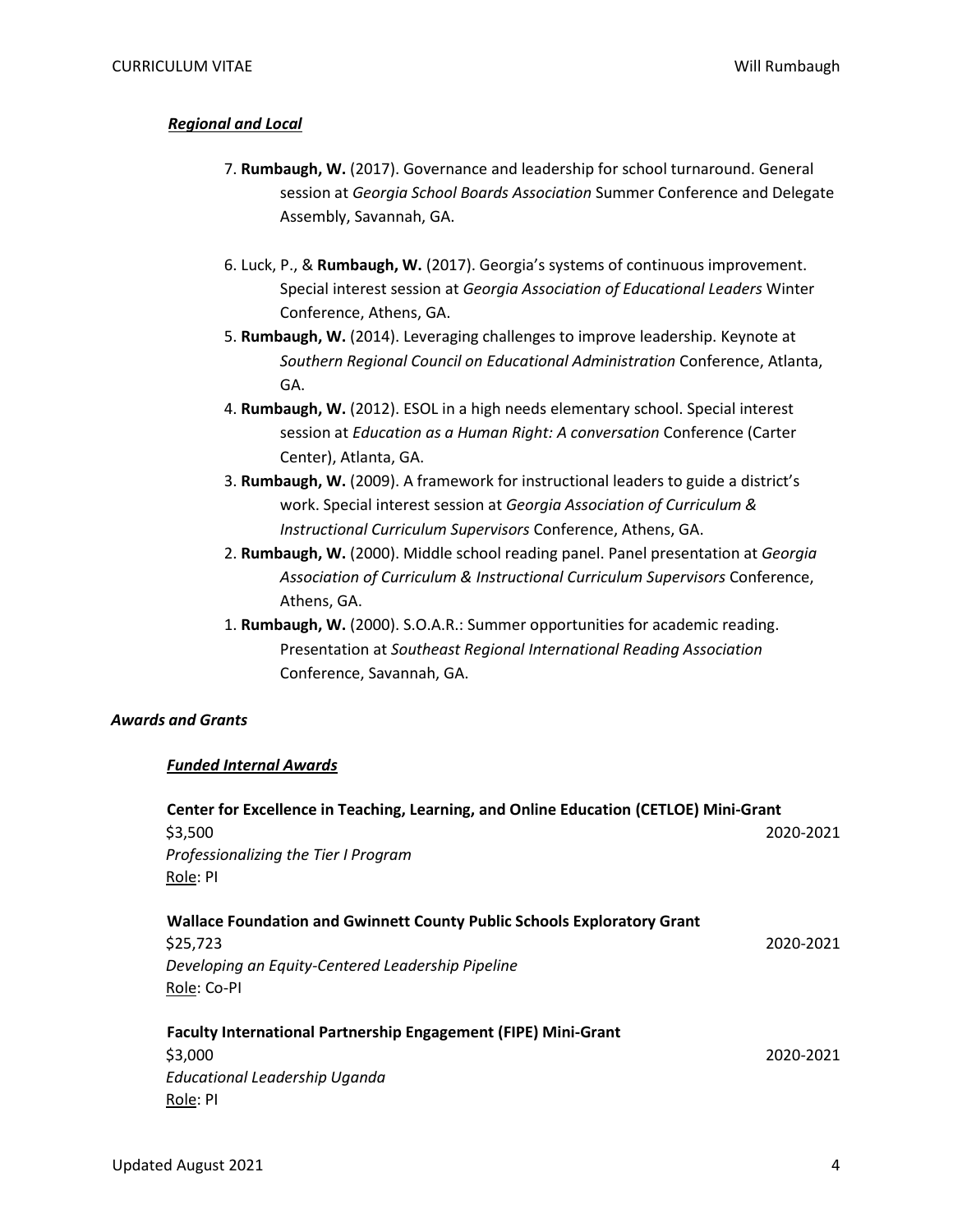### **Chancellor's Learning Scholars Program Grant** \$1,500 2020-2021 *Portfolios: Bridging Preparation to Profession* Role: PI

### *Scholarships, Fellowships, Travel, and Personal Development Awards*

2006 Fulbright: Six-week non-simultaneous administrative exchange in Bratislava, Slovakia

#### *Recognition by Scholarly and Professional Associations*

#### *Editorial Process of Publication*

#### **Reviews of Manuscripts**

2020-present *International Council of Professors of Educational Leadership*

### **TEACHING**

#### *Georgia State University Teaching Assignments*

| Course<br>Designation | Course Title                                                | Sections<br>Taught |
|-----------------------|-------------------------------------------------------------|--------------------|
| <b>EPEL 7000</b>      | Educational Leadership and Organizational Culture           | 8                  |
| <b>EPEL 7020</b>      | Leadership in a Diverse Society                             |                    |
| <b>EDUC 2110</b>      | Investigating Contemporary and Critical Issues in Education |                    |
| <b>EPEL 8650</b>      | The Principal                                               |                    |

#### *University of North Georgia Teaching Assignments*

| Course      |                     |              | Sections |
|-------------|---------------------|--------------|----------|
| Designation |                     | Course Title | Taught   |
| EDL 7006    | Change in Education |              |          |

### *Kennesaw State University Teaching Assignments*

| Course              |                                                | Sections |
|---------------------|------------------------------------------------|----------|
| Designation         | Course Title                                   | Taught   |
| EDL 9882            | <b>Educational Planning for Transformation</b> |          |
| Updated August 2021 |                                                |          |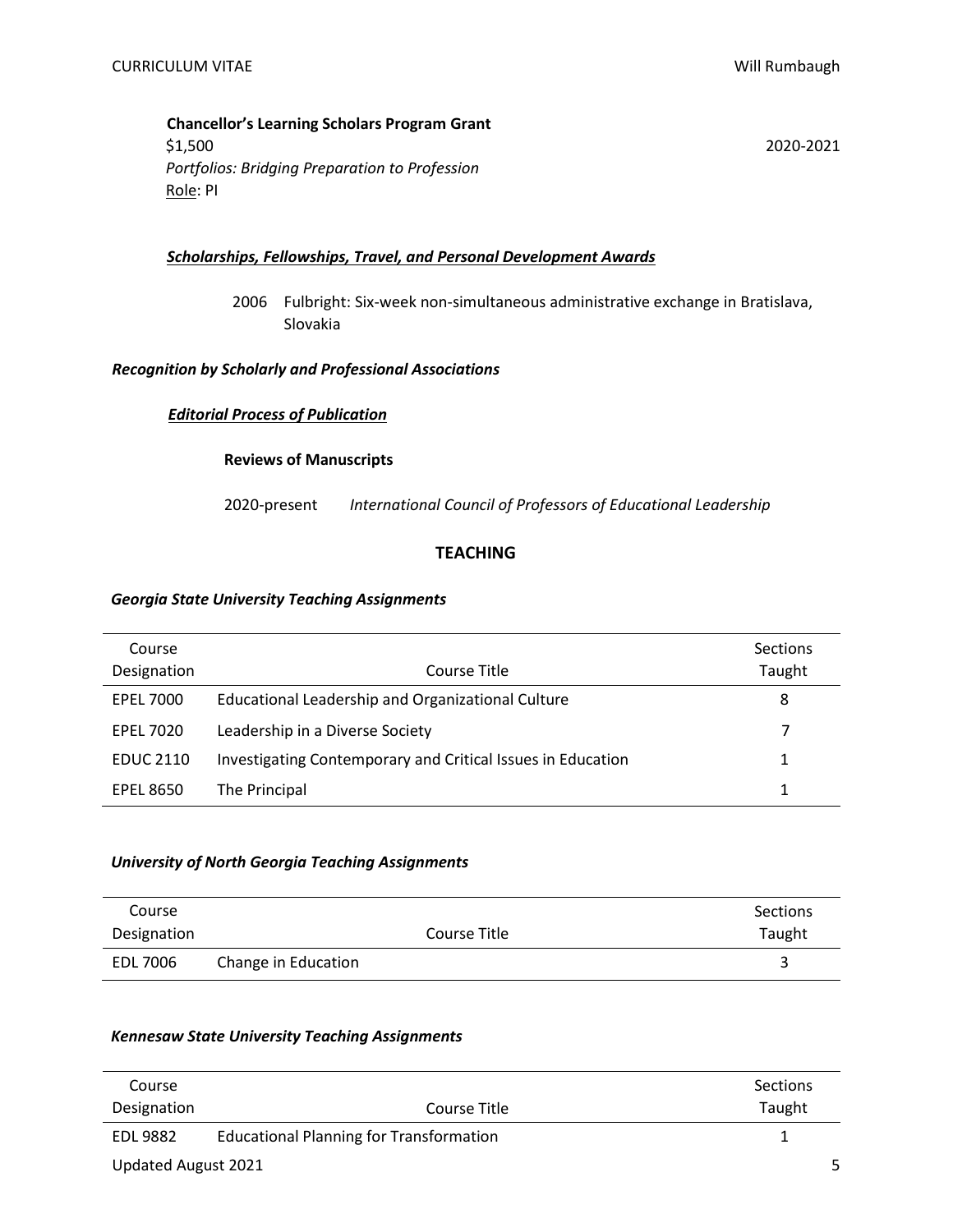| EDL 8830         | Curriculum, Assessment, and Instruction                     |  |
|------------------|-------------------------------------------------------------|--|
| EDL 7710         | Instructional Leadership                                    |  |
| EDL 7400         | Leading Professional Learning and Change                    |  |
| <b>EDUC 2110</b> | Investigating Contemporary and Critical Issues in Education |  |

### *Graduate Student Committees*

### *Dissertation Committees*

| 9. Charles Meyer      | <b>Educational Policy Studies</b> | Chair  | In progress |
|-----------------------|-----------------------------------|--------|-------------|
| 8. Ashley McKeen      | <b>Educational Policy Studies</b> | Chair  | In progress |
| 7. Brooke Bigsby      | <b>Educational Policy Studies</b> | Member | In progress |
| 6. Chelsea Montgomery | <b>Educational Policy Studies</b> | Member | In progress |
| 5. Shevan Howard      | <b>Educational Policy Studies</b> | Member | In progress |
| 4. Nick Khan          | <b>Educational Policy Studies</b> | Member | 2021        |
| 3. Amanda Merritt     | <b>Educational Policy Studies</b> | Member | 2021        |
| 2. Catana Harris      | <b>Educational Policy Studies</b> | Member | 2020        |
| 1. Eldread Nunnally   | <b>Educational Policy Studies</b> | Member | 2020        |

### *Tier I Student Advisor*

| Semester     | M.Ed. Students | Add-On Students |
|--------------|----------------|-----------------|
| 2021-Spring  | 4              | 13              |
| 2020- Fall   | 5              | 16              |
| 2020- Summer | 4              | 9               |
| 2020-Spring  | 2              |                 |
| 2019- Fall   | ર              | 6               |

### *Summary of Student Evaluations*

Listed below is a table of classes that I have taught since joining the Georgia State University faculty in August 2018. For each course, the grand mean rating across items. For each item, respondents choose from Strongly Disagree = 1 to Strongly Agree = 5.

|                                         | Course           |                                                             | <b>Grand Mean</b> |
|-----------------------------------------|------------------|-------------------------------------------------------------|-------------------|
| Semester                                | Designation      | Course Title                                                | Rating            |
| Spring 2021<br>2 Sections               |                  |                                                             | 4.98              |
| Spring, 2020 <sup>+</sup><br>3 Sections | <b>EPEL 7000</b> | Educational Leadership and<br><b>Organizational Culture</b> |                   |
| <b>Spring, 2019</b><br>3 Sections       |                  |                                                             | 4.99              |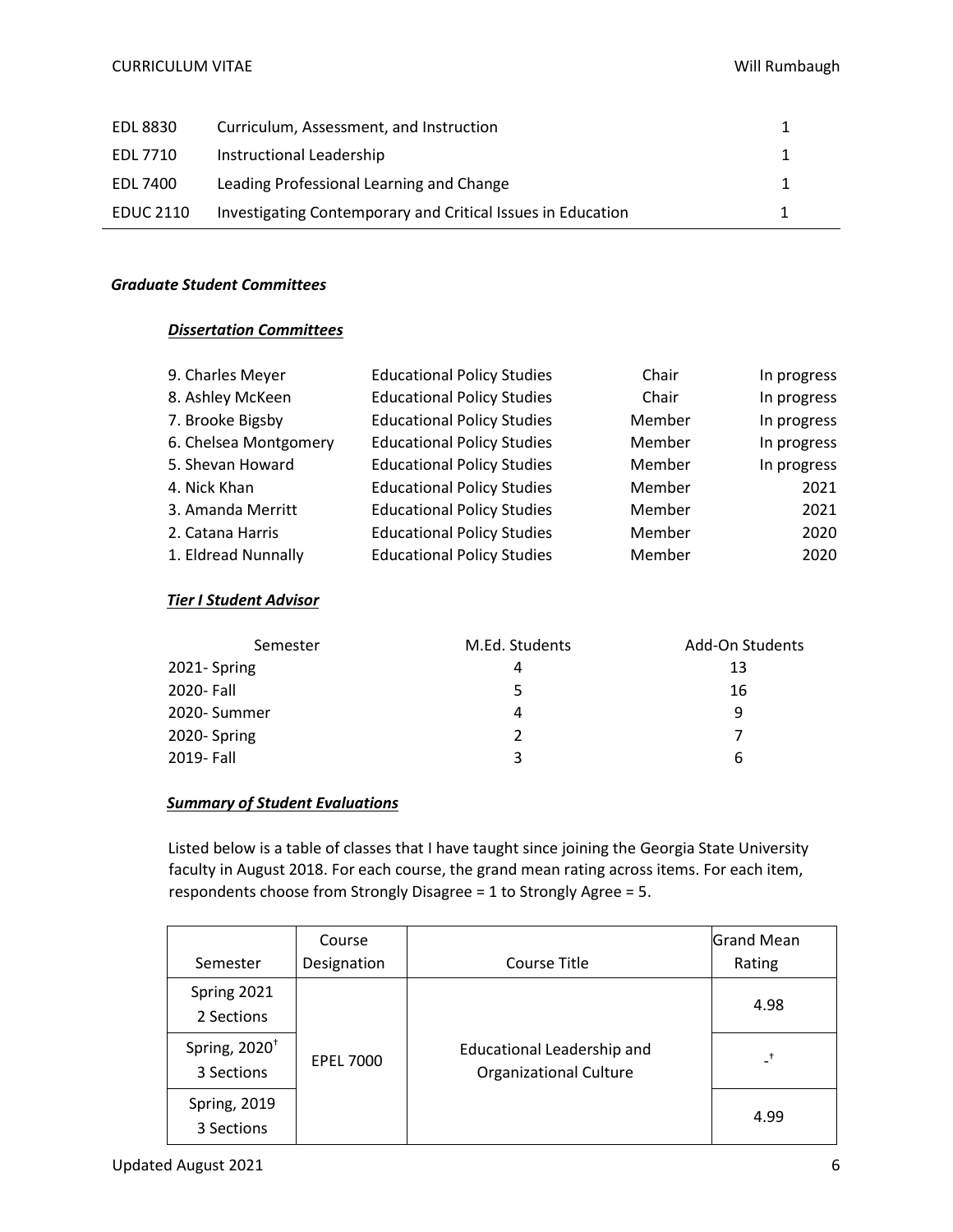| Fall, 2020<br>2 Sections |                  |                                                                   | 4.98 |
|--------------------------|------------------|-------------------------------------------------------------------|------|
| Fall, 2019<br>2 Sections | <b>EPEL 7020</b> | Leadership and a Diverse Society                                  | 4.99 |
| Fall, 2018<br>3 Sections |                  |                                                                   | 4.97 |
| Fall, 2020<br>1 Section  | <b>EDUC 2110</b> | Investigation of Critical and<br>Contemporary Issues in Education | 4.92 |

†No responses due to university COVID-19 suspension

### **SERVICE**

### *Service to the University*

#### *Georgia State University*

2019 Member, Academic Dishonesty Hearing Panel

## *College of Education and Human Development*

|           | 2020-Present Member, CEHD Academic Affairs Committee      |
|-----------|-----------------------------------------------------------|
|           | 2018-Present Member, Professional Education Council       |
|           | 2018-Present Member, Principals Center Advisory Committee |
| 2018-2020 | Member, Principals Center Vision Sub-Committee            |

### *Department of Educational Policy Studies*

|           | 2019-Present Coordinator, Tier I Educational Leadership Program |
|-----------|-----------------------------------------------------------------|
|           | 2018-Present Member, EPS Academic Affairs Committee             |
| 2018-2019 | Lead. School District Outreach                                  |

#### *Other Institutions*

| 2003      | Member, Kennesaw State University Strategic Planning Advisory Committee |
|-----------|-------------------------------------------------------------------------|
| 2001-2003 | Member, KSU/Cobb County School District TOSS Partnership Task Force     |

#### *Service to the Profession*

#### *International and National*

| 2020-Present | Director, UCEA Center for Urban School Leadership           |
|--------------|-------------------------------------------------------------|
| 2019         | Symposium Facilitator, UCEA Convention in New Orleans       |
| 2018-Present | School Leadership Development Initiative in Kampala, Uganda |
| 2016-Present | International Schools Consortium in China (Advisory Board)  |